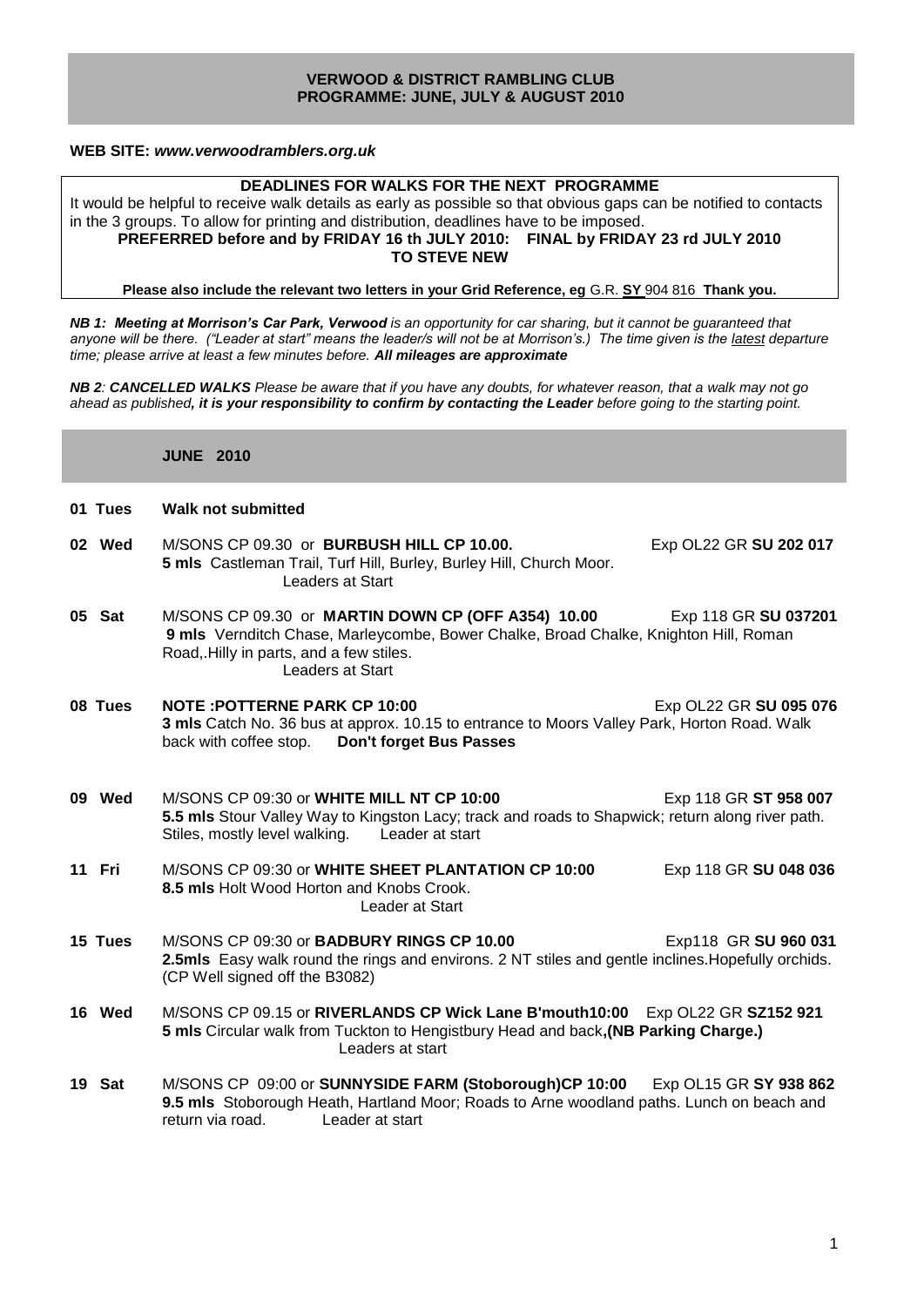| 22 Tues                                   |                                                                                                                                                                               | M/SONS CP 09:45 or THE CHASE CP 10:00                                                                                                 | 3 mls. Circular walk through Ringwood Forest. No Stiles. Could be muddy.                  | Exp OL22 GR SU 103 085                                                                                               |
|-------------------------------------------|-------------------------------------------------------------------------------------------------------------------------------------------------------------------------------|---------------------------------------------------------------------------------------------------------------------------------------|-------------------------------------------------------------------------------------------|----------------------------------------------------------------------------------------------------------------------|
| 23 Wed                                    |                                                                                                                                                                               | M/SONS CP 09:15 or BEACHERN WOOD CP 10:00                                                                                             | 5 mls. Level forest walk Queen Bower and Brockenhurst. No Stiles. Could be muddy.         | Exp OL22 GR SU 284 026                                                                                               |
| 25 Fri                                    |                                                                                                                                                                               | M/SONS CP 09:15 or PAMPHILL CP 10:00<br>8mls Kings Down, Hemsworth, High Wood Cottage<br>Leader at Start                              |                                                                                           | Exp 118 GR ST 990 007                                                                                                |
| 29 Tues                                   | 3.3 mls Easy walk 1 or 2 stiles                                                                                                                                               | M/SONS CP 09:30 or BADBURY RINGS NT 10:00 CP<br><b>Leaders at Start</b>                                                               |                                                                                           | Exp 118 GR ST 959 031                                                                                                |
| 30 Wed                                    |                                                                                                                                                                               | M/SONS CP 09:15 or SHAPWICK CP 10:00<br>5.5 mls Tarrant Crawford, Bishop's Court Dairy<br>Leader at Start                             |                                                                                           | <b>EXP GR ST 937 016</b>                                                                                             |
|                                           | <b>JULY 2010</b>                                                                                                                                                              |                                                                                                                                       | ??? WALKS PLEASE FOR THE NEXT PROGRAMME ???                                               |                                                                                                                      |
| 03 Sat                                    | Could be muddy. Leaders at start                                                                                                                                              | M/SONS CP 09:15 or GARSTON WOOD CP 10:00                                                                                              | 9.5 mls Shermel Gate West End, Ebbesborne Wake, Hill Farm, Dank Wood Corner               | Exp118 GR SU 004 195                                                                                                 |
| 06 Tues                                   | M/SONS CP09:40 or WEST MOORS CP 10:00 Behind Elephant & Castle Exp OL22 GR SU 080 027<br>3mls Flat walk, pavements forest tracks Café and pubs in village.<br>Leader at start |                                                                                                                                       |                                                                                           |                                                                                                                      |
| 07 Wed                                    |                                                                                                                                                                               | M/SONS CP 09:30 or ASHLEY WALK CP Godshill 10:00<br><b>5 mls</b> Forest Circular Hills and Streams.                                   | Leader at start                                                                           | Exp OL22 GR SU 186156                                                                                                |
| 10 Sat<br>NB.<br>Day change<br>Fri To Sat | M/SONS CP 09:00 or TYNEHAM 10:15<br>Barrow.                                                                                                                                   | Leader at start                                                                                                                       | NOTE Viewpoint car park on ridge overlooking Tyneham                                      | Exp OL15 GR SY 888 811<br>8.5 mls Strenuous in parts. Tyneham Cap, Kimmeridge Bay, Gold Down, Worbarrow Bay, Flowers |
| 13 Tues                                   |                                                                                                                                                                               | M/SONS CP 09:30 or ABBOTTS WELL CP 10.00<br>3 mls New Forest circular walk with 1 steepish incline.                                   |                                                                                           | Exp OL22.GR SZ 178129                                                                                                |
| 14 Wed                                    | Leaders at start                                                                                                                                                              | M/SONS CP 09:15 or FRITHAM CP 10:00                                                                                                   | 5 mls New Forest circular via Gorly Bushes, Amber Wood, Sloden inclosure, and Anses Wood. | Exp OI 22 GR SU 230 141                                                                                              |
| 17 Sat                                    |                                                                                                                                                                               | M/SONS CP 09:30 or WHITE MILL NT.C.P. 10:00                                                                                           | 9 mls New Barn Farm, Shapwick, Bishop's Court Dairy. Stiles and Mud.                      | Exp 118 GR SY 958 007                                                                                                |
| 20 Tues                                   | 3 mls Forest paths.                                                                                                                                                           |                                                                                                                                       | Leader at start                                                                           | M/SONS CP 09:30 or HURN FOREST Boundary Lane free CP 10:00 Exp OL22 GR SU 105 023                                    |
| 21 Wed                                    |                                                                                                                                                                               | M/SONS CP 09:15 or WIN GREEN CP 10:00<br>Leader at start                                                                              |                                                                                           | Exp 118 GR ST 923 205<br>5.5mls 80% Easy but Steep Finish: Ox Drove, Rotherley Wood, Tollard Royal, Ashcombe Bottom  |
| 23 Fri                                    |                                                                                                                                                                               | M/SONS CP 09:00 or LANGTON HERRING 10:15<br>9mls Langton Hive Point, East Fleet, Chickerell, Chikerell Hive Point<br>Leaders at start | NB Meet at Elm Tree Inn Car Park - Paddock area for walkers, adjoining the Pub.           | Exp OL15 GR SY 614 825                                                                                               |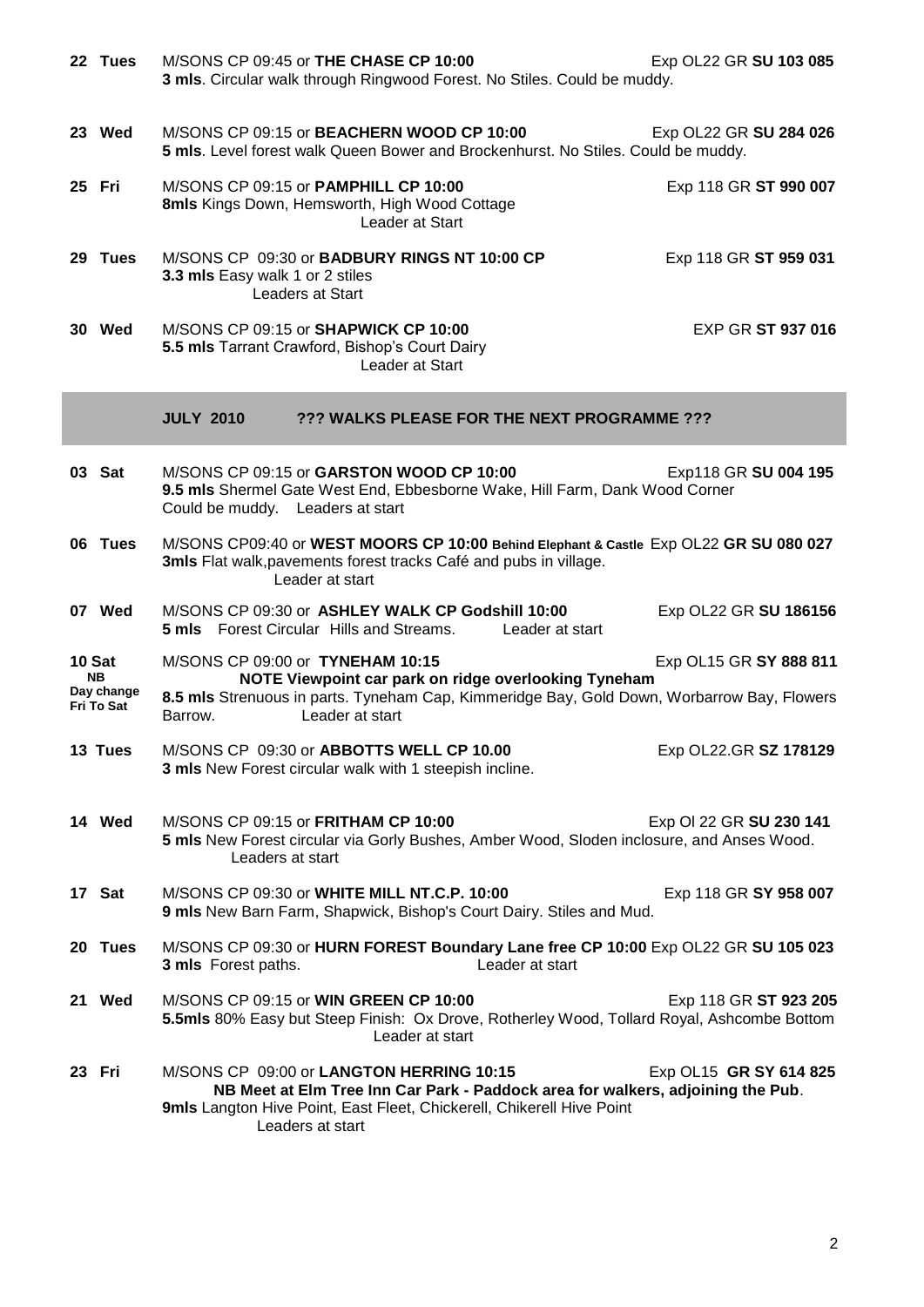| 27 Tues | M/SONS CP 09:30 or PAMPHILL CP( Near Church) 10:00<br>3.5 mls Meadows, River Stour, NT stiles<br>Leader at start                                                                      | Exp 118 GR SU 990 007       |
|---------|---------------------------------------------------------------------------------------------------------------------------------------------------------------------------------------|-----------------------------|
| 28 Wed  | M/SONS CP 09.30 or ANDERWOOD CP 10:00<br>5.5 mls Anderwood Inclosure, North Oakley Inclosure, Wooson's Hill, Knightwood Inclosure.<br>Leaders at start                                | Exp OL22 GR SU 248 058      |
| 31 Sat  | M/SONS CP 09:00 or TURNWORTH CP 10:00<br>10 mls A walk over hills & valleys<br>Leaders at start                                                                                       | Exp 117 GR ST 813 094       |
|         | AUGUST 2010                                                                                                                                                                           |                             |
| 03 Tues | NOTE: ALBION INN LAYBY 10:00 (do not use Pub parking)<br>3 mls Mount Pleasant Farm, Crane Valley GC. Could be muddy after rain. 1 stile.<br>Leader at start                           | Exp OL22 GR SU 077 094      |
| 04 Wed  | M/SONS CP 09:30 or LINFORD BOTTOM CP 10:00<br>5 mls Linford Bottom, Roe Inclosure, Amen Corner, Red Shoot Plain.<br>Leader at Start                                                   | OL 22 GR SU 181 072         |
| 06 Fri  | M/SONS CP 09:30 or SPRING BUSHES CP 10.00<br><b>9 mls</b> New Forest circular walk to Fritham                                                                                         | Exp OL22 GR SU 202 102      |
| 10 Tues | M/SONS CP 09:15 or MANSWOOD PLAY AREA 10:00<br>3.5 mls Tracks<br>Leader at start                                                                                                      | Exp 118 GR ST 983 080       |
| 11 Wed  | M/SONS C.P. 09.15 ASDA CAR PARK, Canford Heath 10.00<br>5 mls Undulating - another walk exploring Canford Heath.<br>Leaders at the start.                                             | Landranger195 GR SZ 024 946 |
| 14 Sat  | M/SONS CP 09:00 or ABBOTTSBURY CP 10:15 (small charge)<br>9.5 mls Strenuous: MacMillan Way (400m ascent) Littlebredy, Hardy Monument, SW Coast Path,<br>White Hill<br>Leader at start | Exp OL15 GR SY 578 853      |
| 17 Tues | M/SONS CP 09:40 or WEST MOORS VILLAGE CP10:00<br>3 mls West Moors plantation, flat walk on pavements and forest paths.<br>Leader at start                                             | Exp OL22 GR SU 080 027      |
| 18 Wed  | M/SONS CP09:30 or ALDERHOLT SPORTS CLUB 10:00<br>Ringwood Rd.<br>5 mls. Stiles, slopes mud. Midgham Farm, Harbridge Green.                                                            | Exp OL22 GR SU 122 122      |
| 20 Fri  | M/SONS CP 09:15 or DURWESTON CHURCH 10:00 (road parking)<br>10.5 mls (3 Hills) Okeford Hill to Okeford Fitzpaine, railway path to Hambledon Hill, Hod Hill                            | Exp117 GR ST 858 085        |
|         | Leader at start                                                                                                                                                                       |                             |
| 24 Tues | M/SONS CP 09:45 or BAKER'S HANGING CORNER CP 10:00<br>(opposite Alderholt turning on Ringwood-Verwood road)<br>4 mls Ringwood Forest tracks. Leader at start.                         | Exp OL22 SU 130 058         |
| 25 Wed  | M/SONS CP 09:15 or ASHMORE POND 10:00<br>5.5 mls Benchs Lane, Tollard Royal/Park/Green, Gallops and Wiltshire Copse<br>Leader at start                                                | Exp118 GR ST 913 180        |